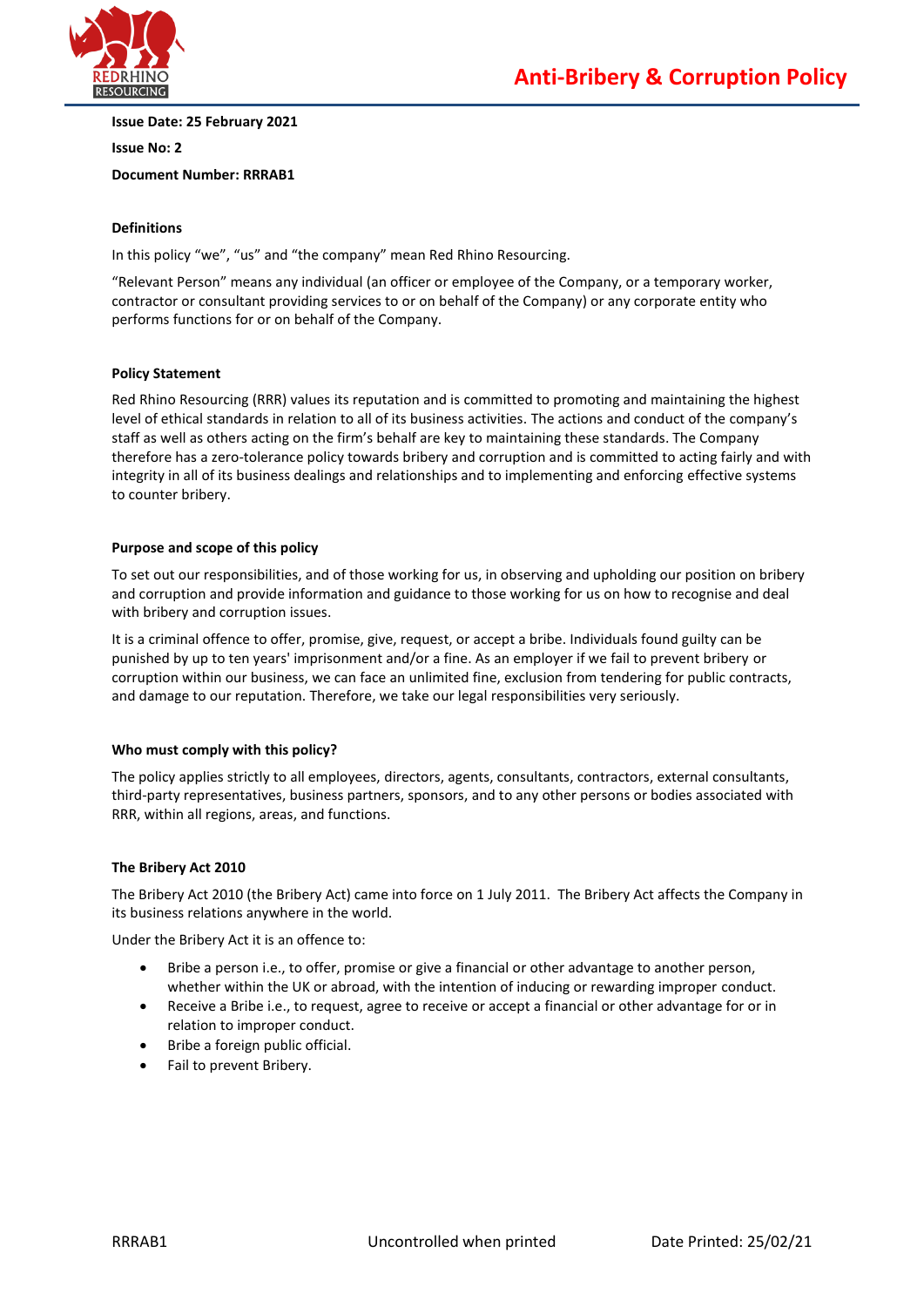

### **Understanding and recognising bribery and corruption.**

Bribery is offering, giving, promising, or receiving a financial or other advantage in connection with the "improper performance" of a position of trust, or a function that is expected to be performed impartially or in good faith. Bribery does not have to involve cash, or an actual payment exchanging hands and can take many forms. For example, gifts, loans, fees, hospitality, services, discounts, the award of a contract or anything else of value.

The types of bribery that take place are numerous, some simple examples follow:

- bribery in order to secure or keep a contract.
- bribery to secure an order.
- bribery to gain any advantage over a competitor.
- bribery of a local, national, or foreign official to secure a contract.
- bribery to turn a blind eye to a health safety issue or poor performance or substitution of materials or false labour charges.
- bribery to falsify an inspection report or obtain a certificate.

Corruption is dishonest behaviour by those in positions of power, abusing their position for private gain.

#### **What you must not do.**

It is unacceptable for you or someone on your behalf to;

- Offer, give, promise, or receive a financial or other advantage with the intention of inducing or rewarding improper conduct.
- Give or accept a gift to reward a business advantage already given.
- Give or accept a reward during any business negotiation or tender process if it could be perceived as an attempt to influence the outcome.
- Accept a gift or reward from a third party that you suspect or know is offered with an expectation that it will provide a business advantage for the giver or anyone else in return.
- Accept hospitality that is excessively lavish or extravagant under the circumstances.
- Give or accept a gift to or from a government official/representative or politicians/political parties without prior approval from senior management.
- Intimidate, threaten, or retaliate towards another individual who has refused to conduct a bribery offence or an individual who has raised concerns under this policy.
- Engage in any other activity that could lead to a breach of this policy.

#### **Facilitation payments**

Facilitation payments are usually defined as small bribes paid to facilitate routine Government action. Although this is not a practice usual within the company's industry sector, employees should be aware that in certain countries, such payments to government officials are customary business practice in order to facilitate a routine action or process. However, facilitation payments are illegal within the UK. The Act makes no distinction between facilitation payments and bribes regardless of the local business customs or culture.

#### **Promotional Gifts**

There are circumstances and occasions where gifts are appropriate when considering the reason for the gift and value. For example, it is customary in the United Kingdom to distribute small gifts during the festive period, surrounding Christmas. This is only when gifts are presented openly and not given in secret.

We will not provide gifts to any client, contractor, supplier, or other third party with the intention of persuading the recipient to act improperly, or where that intention might be perceived by the recipient.

This policy does not prohibit employees from accepting low value promotional gifts or merchandise (for example, pens, diaries & calendars), whether given to them personally, or received through the post, unless the employee regards the gift (including the accumulation of a series of low value gifts), as an intention of